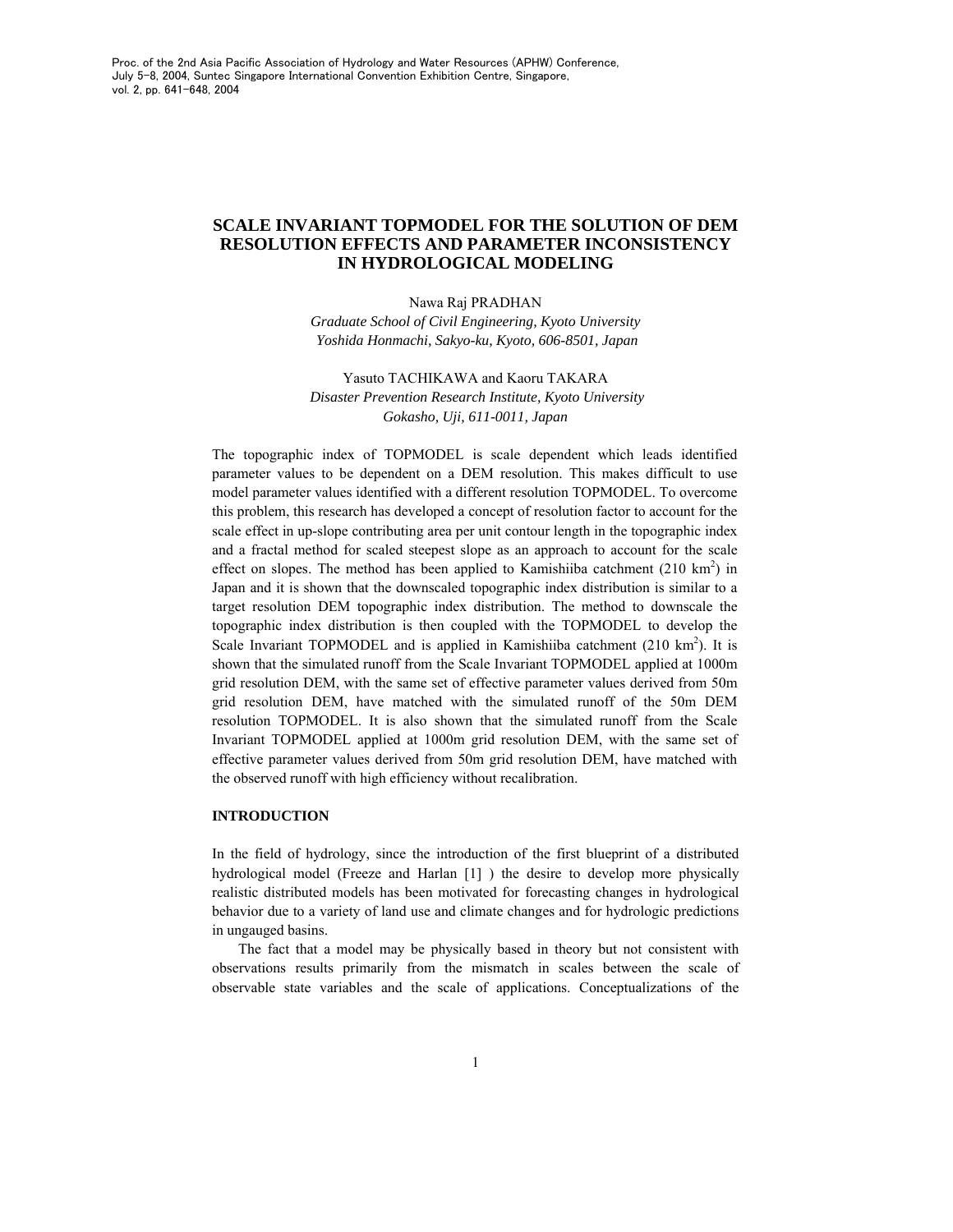homogeneity of the hydrological quantities inside the grid of a DEM result in different performances in the models themselves with variations in the assumed scale.

Several researches (Wolock and Price [2]; Zhang and Montgomery [3] ) have discussed the effects of digital elevation model map scale and data resolution on the distribution of the topographic index, concluding that there is interdependence between DEM scale and topographic index distribution. Band *et al.* [4] point out that higher frequency topographic information is lost as the larger sampling dimensions of the grids act as filter. Lack of a translation method of the scale dependence relation into effective hydrological models have posed a serious problem for the ungauged basins of developing countries where only coarse resolution DEM data is available (Pradhan *et al.* [5] ).

In this study we focus on the influence of DEM resolution on slope angle, upslope contributing area, and develop a method to downscale the topographic index of TOPMODEL by incorporating scaling laws. By using the method, the topographic index distribution of fine resolution DEM is successfully derived by using only coarse resolution DEM (Pradhan *et al.* [6]). Then we develop a Scale Invariant TOPMODEL by coupling the method to down scale the topographic index distribution with TOPMODEL and it is shown that the Scale Invariant TOPMODEL is consistent with observation when applied at coarse resolution DEM with the parameter identified at fine resolution DEM.

#### **DEM RESOLUTION EFFECTS ON TOPOGRAPHIC INDEX DISTRIBUTION**

Topographic index of TOPMODEL is defined as

$$
TI = \ln\left\{\frac{a}{\tan\ \beta}\right\} \tag{1}
$$

where *a* is the local up-slope catchment area per unit contour length and  $\beta$  is the slope angle of the ground surface. TOPMODEL allows for spatial heterogeneity by making calculations on the basis of the topographic index distribution. Topographic index being scale dependent, leads identified parameter values to be dependent on a DEM resolution.

In Figure 1, topographic index distribution is shifted towards higher value, as DEM resolution gets coarser in the Kamishiiba catchment  $(210 \text{ km}^2)$  in Japan. Table 1 shows DEM resolution effect on a spatial mean value of the topographic index  $\lambda$  in Eq. (2).

$$
\lambda = \frac{1}{A} \int_{A} \ln(a_i / \tan \beta_i) dA \tag{2}
$$

Table 1 DEM resolution effect on topographic constant, λ, in Kamishiiba catchment.

| DEM Resolution (m)                                          | 50. | 150. | 450 600 | 1000 |
|-------------------------------------------------------------|-----|------|---------|------|
| Topographic constant [ln(m2)] 6076 7.423 9.222 9.622 10.353 |     |      |         |      |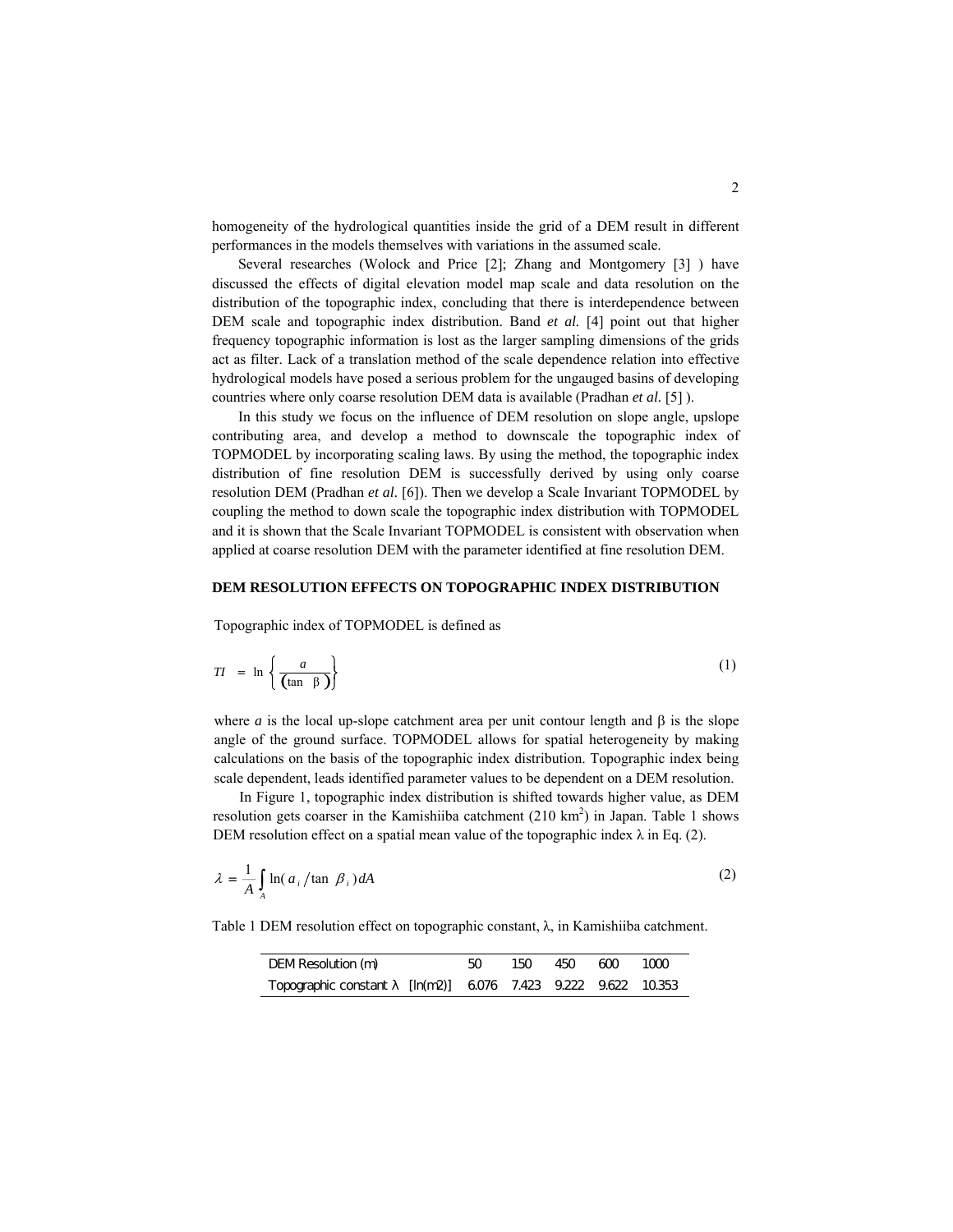

Figure 1. Effect of DEM resolution on density distribution of topographic index.

Considering lateral transitivity to be constant in a subcatchment or catchment, then the key role for hydrological similar condition is played by the distribution function of topographic index. Higher frequency topographic information contained in topographic index is lost as the larger sampling dimensions of the grids act as filter. This makes the hydrological similarity condition accounting combined soil-topographic index, to vary with the variation in DEM resolution used. To overcome this problem, this research has developed a method to downscale topographic index.

## **THE METHOD TO DOWNSCALE THE TOPOGRAPHIC INDEX**

#### **Resolution factor in topographic index**

The smallest contributing area derived from a DEM resolution is a single grid of the DEM at that resolution. Thus area smaller than this grid resolution is completely lost which makes the topographic index distribution from coarse resolution DEM to swift towards higher values (see Figure 1). But as we use finer resolution DEM, the smaller contributing area that is the area of finer grid resolution is achieved. From this point of view we introduced Resolution Factor  $R_f$  concept in topographic index as shown in Eq. (3), for detail explanation refer Pradhan *et al.* [6].

$$
TI = \ln \left\{ \frac{C_i}{W_i R_f \tan \beta_i} \right\}
$$
 (3)

where  $C_i$  and  $W_i$  is the upslope contributing area and unit contour length at a point  $i$  of the coarse resolution DEM. Taking *W\*i* as the unit contour length of the target resolution DEM, Resolution Factor  $R_f$  is defined as

$$
R_f = \frac{Coarse\quad DEM \quad Resolution}{T \, \text{arg} et \quad DEM \quad Resolution} = \frac{W_i}{W^*}
$$
\n<sup>(4)</sup>

#### **Fractal method for scaled steepest slope**

Slope derived from coarse resolution DEM is underestimated. To scale the local slope, we followed the fractal theory in topography and slope proposed by Klinkenberg and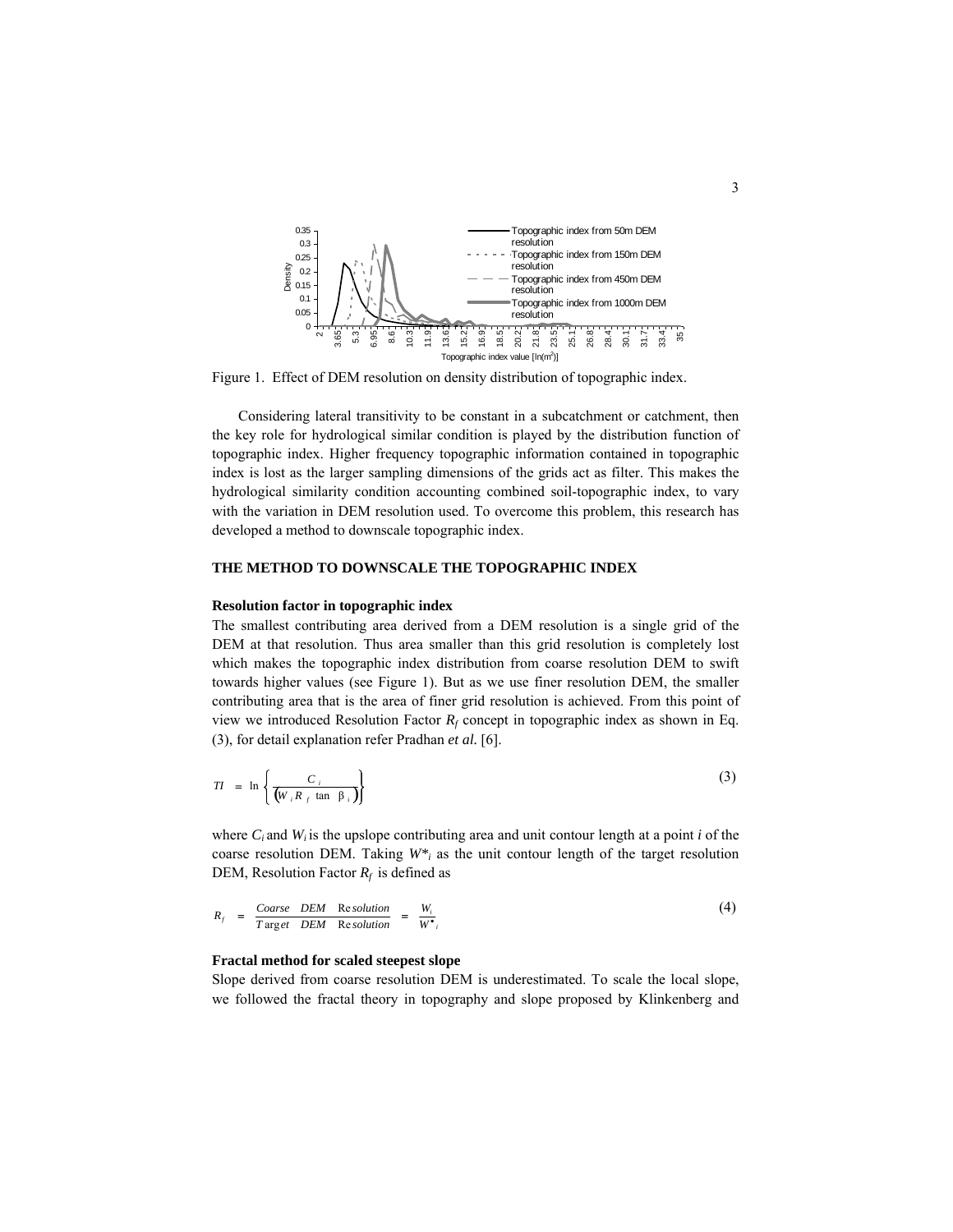Goodchild [9] and Zhang *et al.* [10]. Considering the significant role of the steepest descend slope in hydrological modeling, we developed a modified fractal method to account for the DEM resolution effects on the steepest slope, which is shown in Eq. (5).

$$
S_{scaled} = \alpha_{steepest} d_{scaled} \tbinom{(1-D)}{}
$$
 (5)

where *S<sub>scaled</sub>* is the scaled steepest slope from a caorse resolution DEM to the target resolution DEM. *dscaled* is the scaled steepest slope distance of the target resolution DEM. The direction of the scaled steepest slope in the target resolution DEM is taken as the same direction of the steepest slope in the coarse resolution DEM. It is found that standard deviation of elevation in the same sub area is quite stable for change in DEM resolution. Thus fractal dimension *D* in Eq. (5) is related to the standard deviation of elevation  $\sigma$  in 3 x 3 moving window pixels as per Zhang *et al.* [10] as shown by Eq. (6).

$$
D = 1.13589 + 0.08452 \ln \sigma \tag{6}
$$

The parameter  $\alpha$  is a coefficient in the fractal method for slope proposed by Zhang *et al.* [10] and its values is found to fluctuate very high from one local place to another in comparison to *D* value. Unlike the method by Zhang *et al.* [10] we developed a new method in which  $\alpha$  values are derived directly from the steepest slope of the available coarse resolution DEM, <sup>α</sup>*steepest* in Eq. (6), keeping the fact that steepest slope itself represents the extreme fluctuation, for details refer Pradhan *et al.* [6]*.*

## **SCALE INVARIANT TOPMODEL**

By combining Eq. (3) and Eq. (5), the method to downscale topographic index which includes resolution factor to account for the effect of scale in up slope contributing area per unit contour length and a fractal method for scaled steepest slope as an approach to account for the effect of scale on slope is given by Eq. (7).

$$
(7I)_{\text{scaled}} = \ln \left[ \frac{C_i}{\{W_i R_f (\tan \beta_i)_F\}} \right] \tag{7}
$$

where, *(TI)scaled* is the scaled topographic index and (tanβi)*F* is *Sscaled* of Eq. (5) which is the scaled steepest slope by fractal method. The method to downscale the topographic index is combined with TOPMODEL to develop the Scale Invariant TOPMODEL.

## **RESULTS AND DISCUSSION**

The method to downscale the topographic index and the Scale Invariant TOPMODEL is applied to Kamishiiba catchment  $(210 \text{ km}^2)$ , Japan.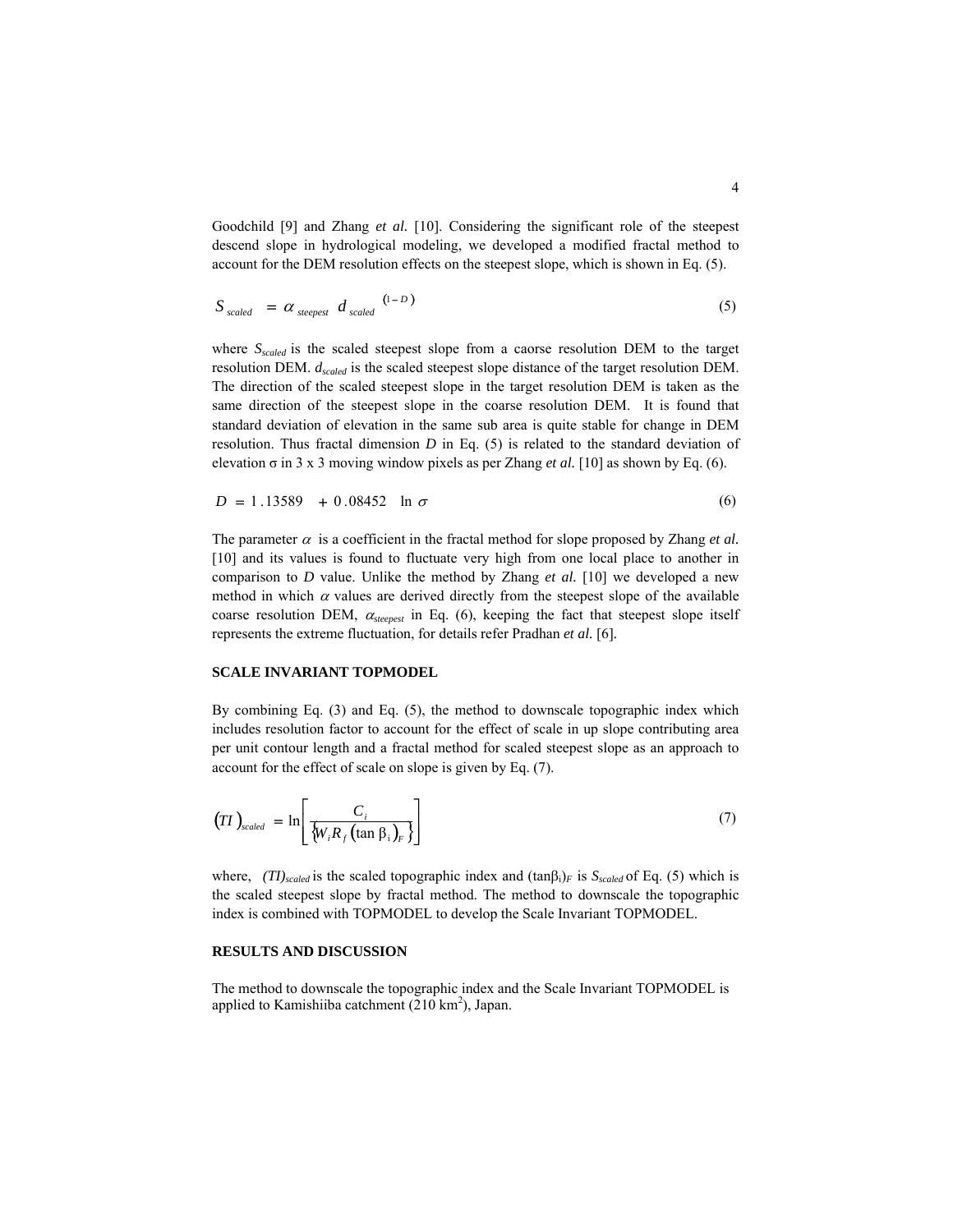Table 2 Topographic constant  $\lambda$  value for scaled DEM from 1000 m grid resolution to finer grid resolutions in Kamishiiba catchment.

| Topographic constant,          |                                 | $[\ln(m^2)]$ , value for scaled DEM from 1000 m grid resolution to |                                 |
|--------------------------------|---------------------------------|--------------------------------------------------------------------|---------------------------------|
| 50 m target grid<br>resolution | 150 m target grid<br>resolution | 450 m target grid<br>resolution                                    | 600 m target grid<br>resolution |
| 6474                           | 7.573                           | 911                                                                | 9.604                           |

## **Application of the method to downscale the topographic index distribution**

The down Scaled values of  $\lambda$  in Eq. (2) from 1000m grid resolution DEM to finer DEM resolutions in Table 2 are almost equal to the  $\lambda$  values in Table 1 from the fine grid resolution DEMs.

Figure 2 shows the perfect fit of density function of scaled topographic index distribution from 1000m grid resolution DEM to various grid resolution DEMs by using scale invariant model. It is found that between 50m-grid resolution DEM and 150m-grid resolution DEM where the slope obtained is more precise and does not vary significantly, resolution factor  $R_f$  alone played the dominant role in the scale invariant model.

Figure 3a is the topographic index distribution using 1000m DEM. Figures 3 b, c, d and e are the scaled topographic index distribution obtained by using the scale invariant model with the same 1000m grid resolution DEM to 600m, 450m, 150m and 50m grid resolution DEM respectively. Figure 3f is the topographic index distribution using 50m DEM. Distinct difference can be seen between spatial distribution of the topographic index in Figure 3a and Figure 3f that are from 1000m-grid resolution DEM and 50m-grid



Figure 2. Comparison of scaled topographic index distribution from 1000m DEM resolution to finer grid resolution DEM and at the fine scale in Kamishiiba catchment.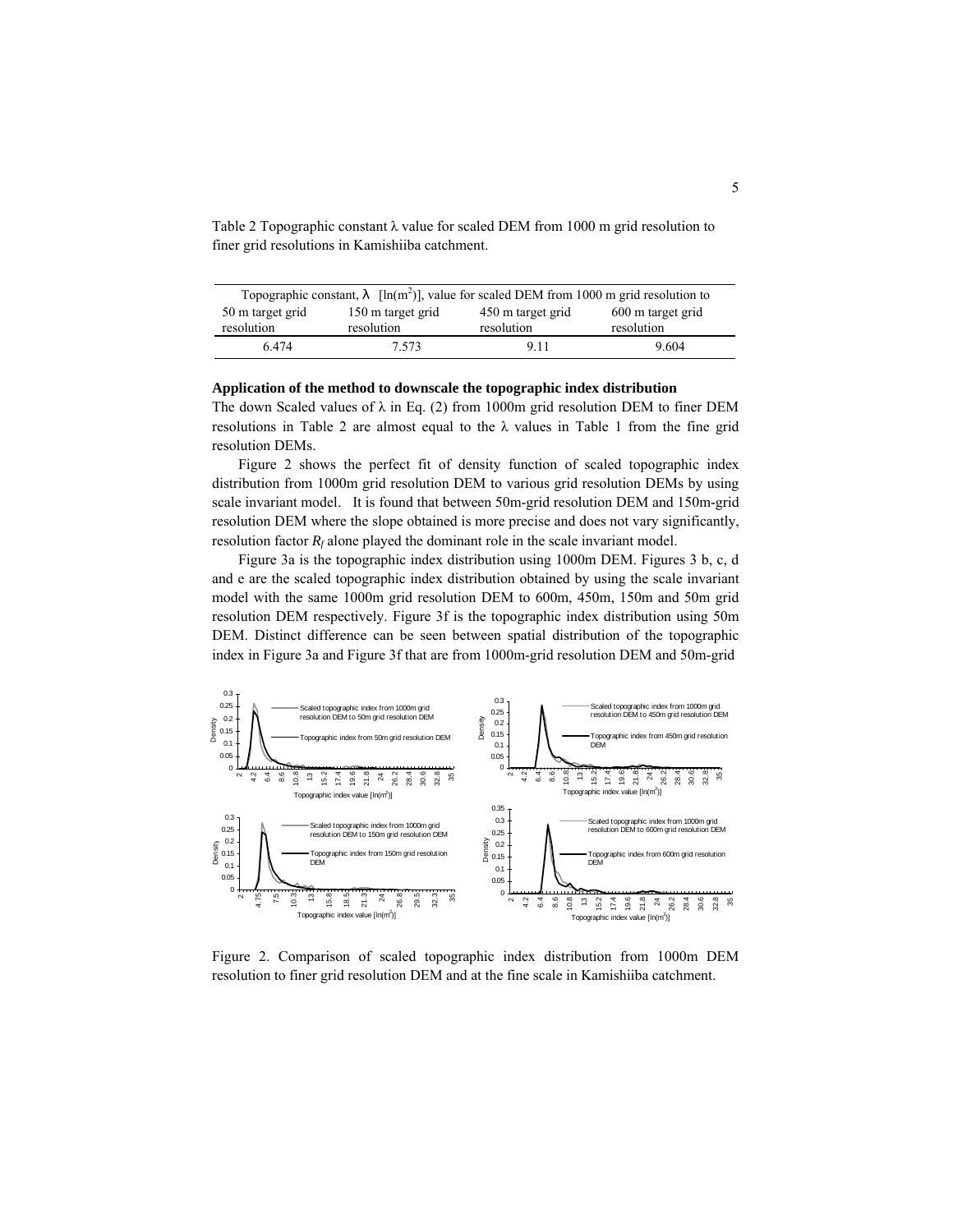

Figure 3. Spatial distribution of scaled topographic index applied to Kamishiiba catchment (210 km<sup>2</sup>). (a) topographic index distribution using 1000m DEM resolution, (b) scaled topographic index distribution obtained from 1000m DEM resolution to 600m DEM resolution, (c) scaled topographic index distribution from 1000m DEM resolution to 450m DEM resolution, (d) scaled topographic index distribution from 1000m DEM resolution to 150m DEM resolution, (e) scaled topographic index distribution from 1000m DEM resolution to 50m DEM resolution, (f) topographic index distribution using 50m DEM resolution.

resolution DEM respectively. The spatial distribution of topographic index displayed by Figure 3e has matched the existing reality displayed by Figure 3f.

#### **Application of Scale Invariant TOPMODEL**

Figure 4a and 4b shows simulation results by TOPMODEL (with and without coupling the downscaling method of topographic index) in Kamishiiba catchment  $(210 \text{ km}^2)$  for the same rainfall event. For all the simulation results indicated in Figure 4, the used effective parameter of the TOPMODEL are identified by 50m DEM resolution TOPMODEL (see Table 3) which gave the Nash efficiency of 94%. When applying the same parameter values to 1000m DEM resolution TOPMODEL, Nash efficiency tremendously dropped down to negative value, -45% (see Figure 4a). Figure 4a shows completely different and erroneous performance of 1000m DEM resolution TOPMODEL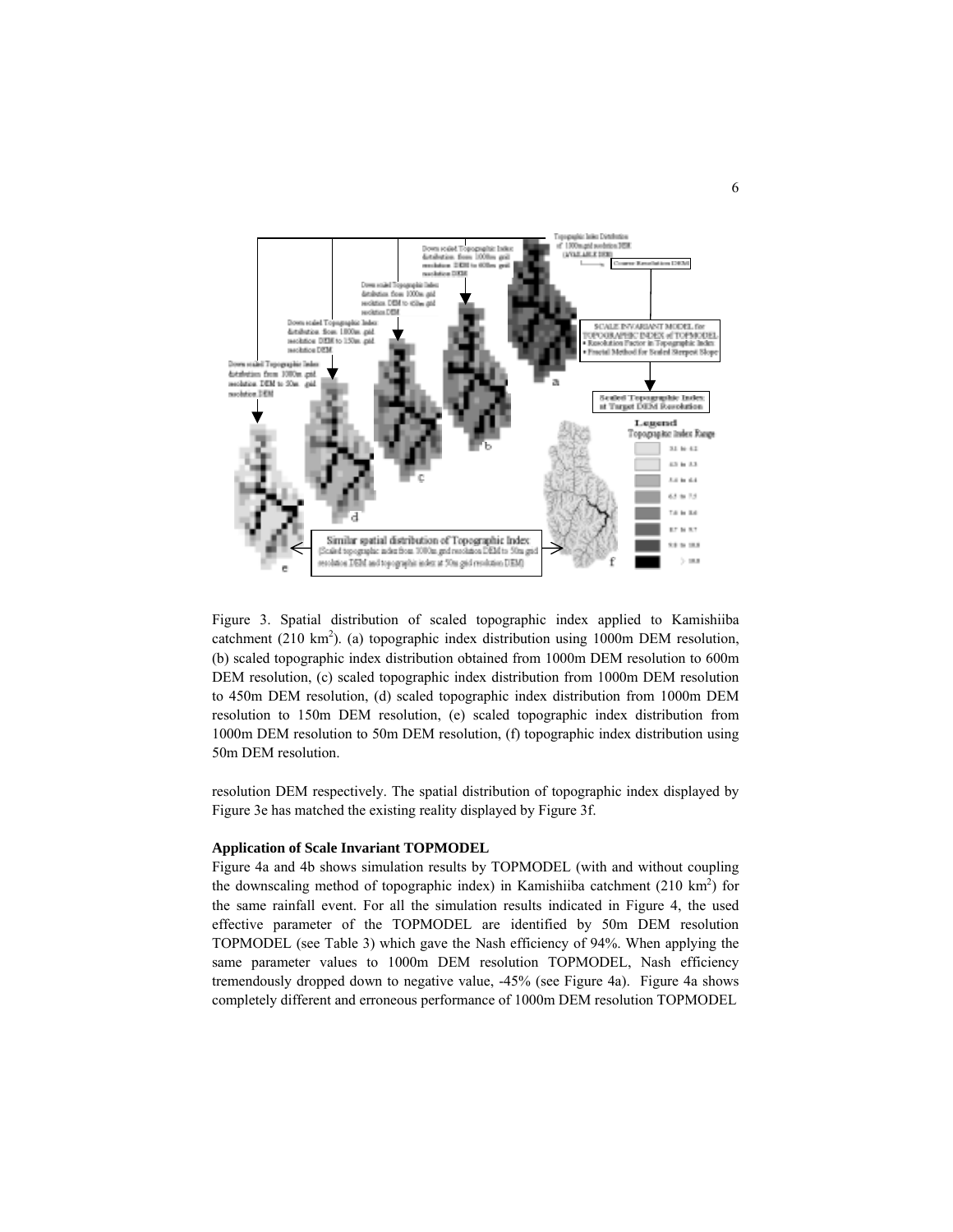

Figure 4. Simulation results of TOPMODEL (with and without coupling the downscaling method of topographic index) applied to Kamishiiba catchment  $(210 \text{ km}^2)$ . (a) Completely different and erroneous performance of the 1000m DEM resolution TOPMODEL from that of the 50m DEM resolution TOPMODEL when applying the same set of effective parameter values calibrated at the 50m DEM resolution. (b) Perfect match of the simulated discharge of the Scale Invariant TOPMODEL with that of the simulated discharge of 50m DEM resolution TOPMODEL and the observed discharge under the same effective parameter values calibrated at the 50m DEM resolution.

from that of the 50m DEM resolution TOPMODEL when applying the same set of effective parameter values calibrated at the 50m DEM resolution. This blunder is the consequence of the dependence of the topographic index distribution on a DEM resolution, which is shown earlier in Figure 1 and Table 1. Figure 4b shows perfect match of the simulated discharge of the Scale Invariant TOPMODEL with that of the simulated discharge of 50m DEM resolution TOPMODEL and the observed discharge under the same effective parameter values calibrated at the 50m DEM resolution, Nash Efficiency obtained is 90%.

Table 3 Effective parameter values identified by 50m DEM resolution TOPMODEL.

|                                                     | Lateral transmissivity of soil at Decay factor of lateral transmissivity | Maximum root zone |
|-----------------------------------------------------|--------------------------------------------------------------------------|-------------------|
| saturation condition $To \, (\text{m}^2/\text{hr})$ | with respect to saturation deficit $m(m)$ storage Rzmax (m)              |                   |
| 98                                                  | 0.07                                                                     | 0.001             |